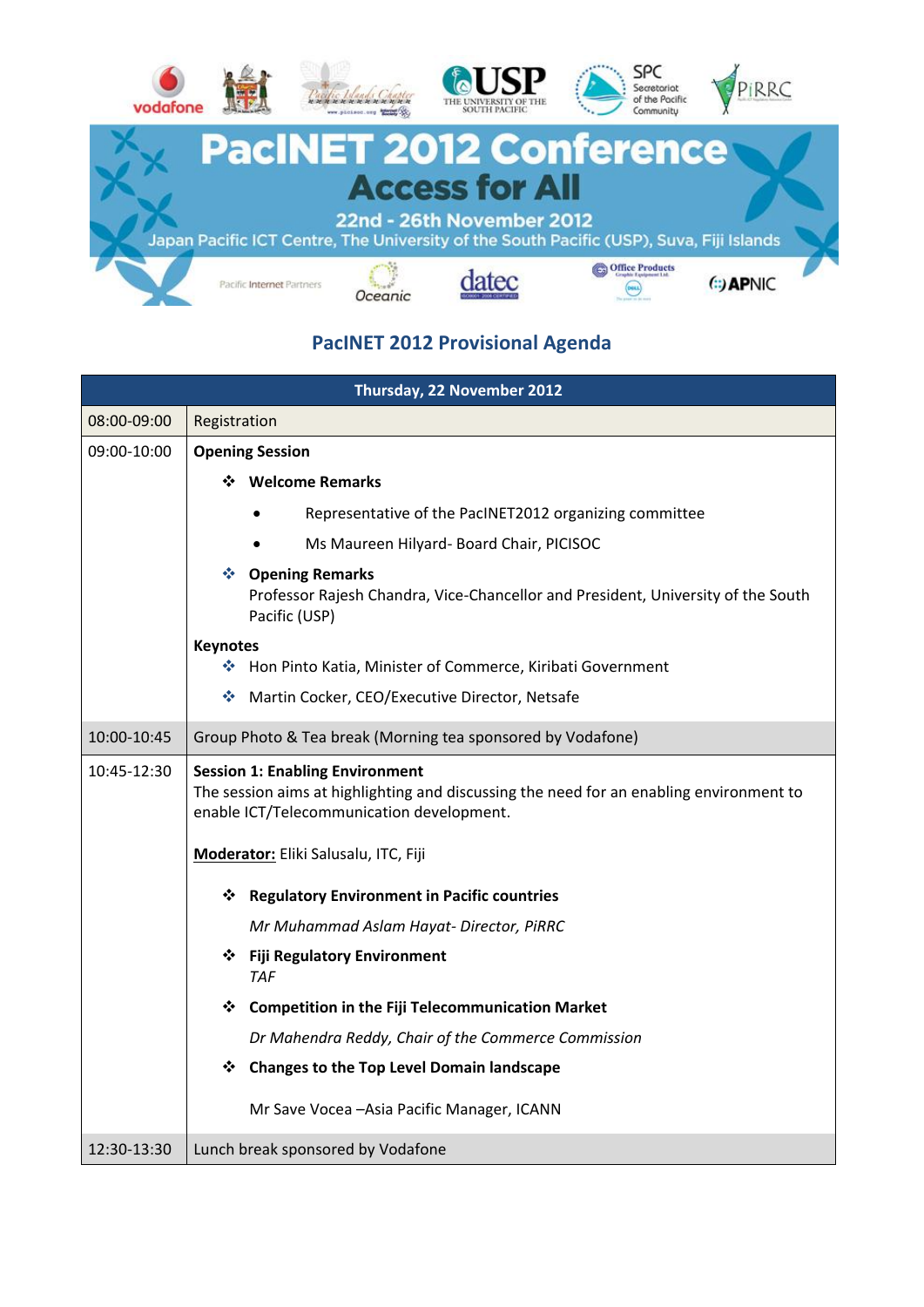| 13:30-15:00 | <b>Session 2: Cybersafety and cybersecurity</b><br>This session will discuss cybersafety and cybersecurity in Pacific including the issues we<br>face. It will also highlight the initiatives that are in place to address these issues and will<br>discuss the way forward in continuing to combat cybercrime.<br><b>Moderator:</b> Kisione Finau, USP<br><b>Cybersecurity in Pacific</b><br>❖<br>Mr Patrick Queet - Manager, Pacific Computer Emergency Response Team<br>(PacCERT)<br>❖ Cybersafety<br>Mr Martin Cocker, CEO, Netsafe Inc<br>❖ Securing the root and options for TLDs (DNSSEC)<br>Mr Save Vocea - Asia Pacific Manager, ICANN<br>❖ Cybercrime cases in Fiji |
|-------------|-------------------------------------------------------------------------------------------------------------------------------------------------------------------------------------------------------------------------------------------------------------------------------------------------------------------------------------------------------------------------------------------------------------------------------------------------------------------------------------------------------------------------------------------------------------------------------------------------------------------------------------------------------------------------------|
|             | Fiji Police and Fiji Defense, Mr Uate Rogo and Mr Savenaca Siwatibau                                                                                                                                                                                                                                                                                                                                                                                                                                                                                                                                                                                                          |
|             |                                                                                                                                                                                                                                                                                                                                                                                                                                                                                                                                                                                                                                                                               |
| 15:00-15:30 | Tea Break sponsored by Vodafone                                                                                                                                                                                                                                                                                                                                                                                                                                                                                                                                                                                                                                               |
| 15:30-17:00 | <b>Session 3:: Accessible ICT</b><br>This session will discuss use of ICT to address needs of vulnerable groups especially people<br>with Disability. This session will be organized by the Pacific Disability Forum (PDF) and PIFS.<br>Moderator: Mr Frederick Miller, Adviser, Pacific Islands Forum Secretariat<br><b>Inclusive Design</b><br>❖<br>Mr Soloveni Vitoso, Pacific Disability Forum<br>❖ ICT for People with Disability<br>Ms Gunela Astbrink, ISOC Australia<br>Show cases of use of ICT to empower people with disability<br>❖<br>Fiji/Samoa/Tonga (TBC)                                                                                                     |
| 19:00       | Welcome Reception (Sponsored by PICISOC, USP, SPC)                                                                                                                                                                                                                                                                                                                                                                                                                                                                                                                                                                                                                            |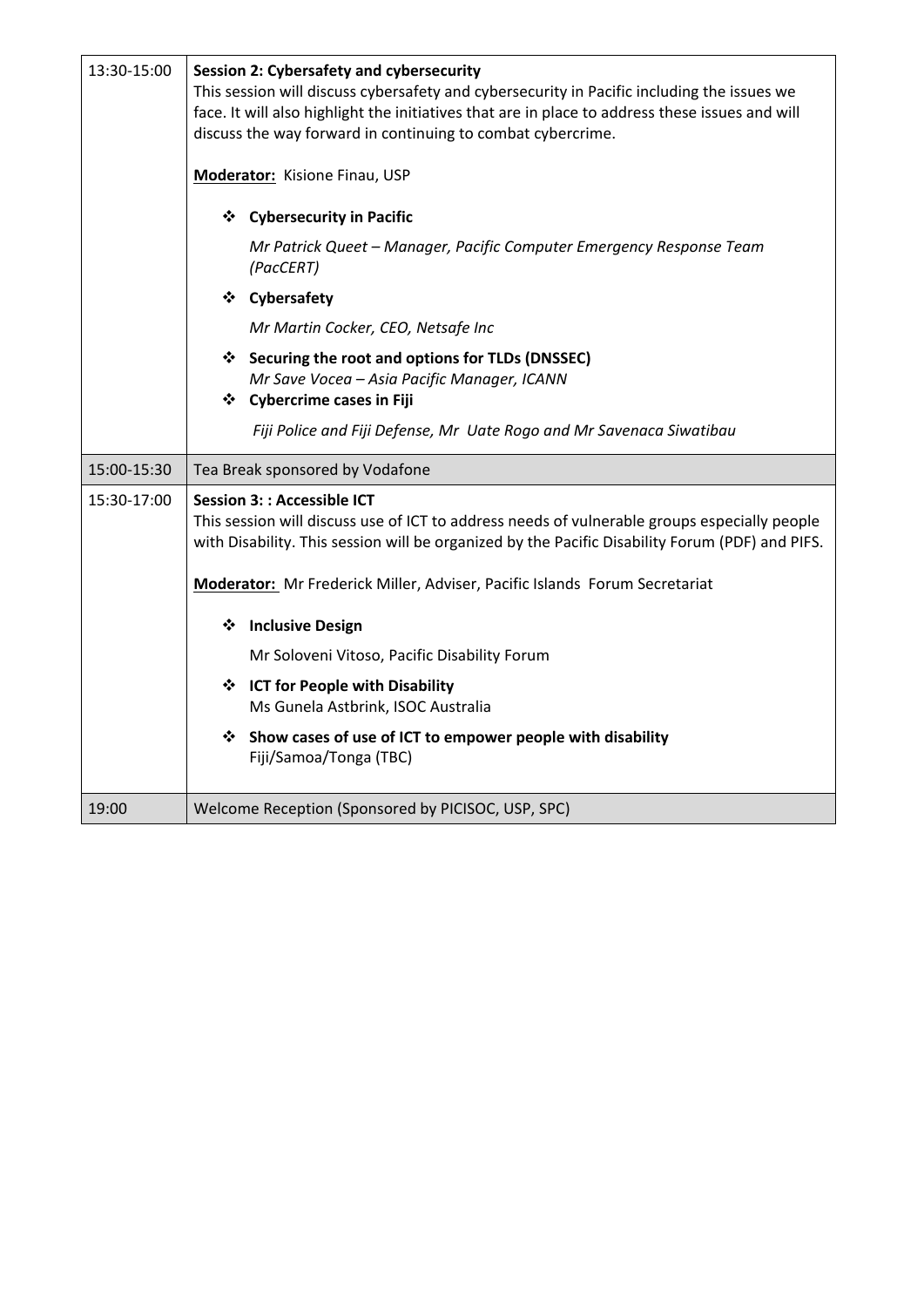| Friday, 23 November 2012 |                                                                                                                                                                                                                                                                                                                                              |
|--------------------------|----------------------------------------------------------------------------------------------------------------------------------------------------------------------------------------------------------------------------------------------------------------------------------------------------------------------------------------------|
| 09:00-10:30              | <b>Session 4: Application: ICT in Key Economic Sectors</b><br>This session present and discuss how ICT are used in some of the key sectors in the region.<br>It will examine various applications and possible 'better practices' and lessons learnt that<br>maybe adopted in Pacific countries.                                             |
|                          | Moderator: Mr Siaosi Sovaleni, Manager, PICTO, SPC<br>❖ Fiji e-Government                                                                                                                                                                                                                                                                    |
|                          | Mr Eliki Salusalu, ITC, Fiji Government<br>❖ ICT in Vanuatu                                                                                                                                                                                                                                                                                  |
|                          | Mr Dan McGarry, Jackson Miake, PiPP and Prime Minister's Office of the<br>Government, Vanuatu<br>❖ Cook Islands Disaster Risk Reduction Project Portal                                                                                                                                                                                       |
|                          | Ms Michelle Foster, Cooks Islands Government                                                                                                                                                                                                                                                                                                 |
|                          | E-Agriculture: Case study in Fiji on the use of Mobile SMS service for farmers<br>❖                                                                                                                                                                                                                                                          |
|                          | Ms Anju Mangal(SPC) and Mr Damien Whippy (F1 Mobile provider),                                                                                                                                                                                                                                                                               |
| 10:30-11:00              | Tea break sponsored by Vodafone                                                                                                                                                                                                                                                                                                              |
| 11:00-12:30              | Session 4: Application: ICT in Key Economic Sectors cont<br><b>Moderator:</b> Mr Siaosi Sovaleni and or Anju Mangal                                                                                                                                                                                                                          |
|                          | Mobile phones for International development and E-Health<br>❖<br>Mr Andrew Erbs, Consultant                                                                                                                                                                                                                                                  |
|                          | ❖ Overview of Pacific e-learning developments<br>Mr Ian Thomson, USP                                                                                                                                                                                                                                                                         |
|                          | <b>Tax Portal and FIRCA Systems</b><br>❖<br>Mr Umesh Chandra, IT Manager FIRCA                                                                                                                                                                                                                                                               |
|                          | Web Presence of Regulatory entities in the Pacific<br>❖<br>Ms Shivanjni Anamika, PiRRC                                                                                                                                                                                                                                                       |
| 12:30-13:30              | Lunch break sponsored by Vodafone                                                                                                                                                                                                                                                                                                            |
| 13:30-15:00              | <b>Session 5: Telecentre</b><br>This session will give an understanding of current situations of use of share facility. It is<br>important that issues, challenges, opportunities, and ways forward for use of telecentre be<br>highlighted and discussed. The session will look at status of the Asia Pacific Telecentre<br>Network (APTN). |
|                          | Moderator: Dr Kader Hiroshi Pramanik, JICA Expert at USP ICT Project. Advisor, Japan<br>Telecommunications Engineering and Consulting Service.                                                                                                                                                                                               |
|                          | <b>Asia Pacific Telecentre Network (APTN)</b><br>❖<br>Mr Siaosi Sovaleni, Manager, PICTO, SPC                                                                                                                                                                                                                                                |
|                          | ❖ Telecentre in Fiji<br>ITC, Fiji Government and Fiji Telecom Ltd                                                                                                                                                                                                                                                                            |
|                          | ❖ Sustainable Telecentre – case study from Kiribati<br>Hon Pinto Katia, Minister of Commerce, Kiribati Government                                                                                                                                                                                                                            |
|                          | <b>Telecentre in the age of Mobiles</b><br>❖                                                                                                                                                                                                                                                                                                 |
|                          | Dr. Will Tibben, PICISOC board, Australia                                                                                                                                                                                                                                                                                                    |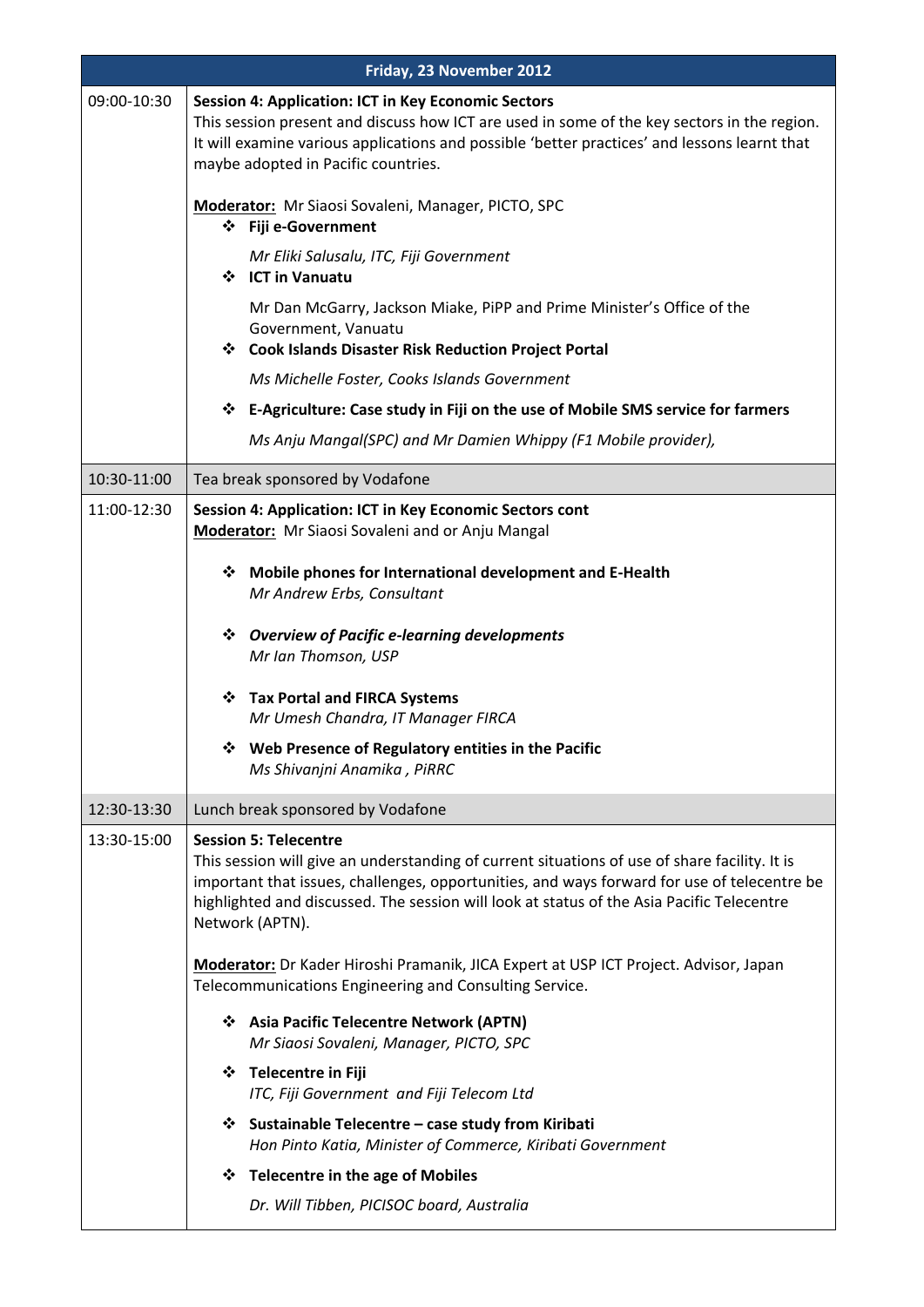|             | ❖ PISCES Project, solar powered computer-lab-in-a-box and solar powered long<br>distance WIFI connectivity<br>Mr Bruce Blaikie and Professor Laura Hosman, PISCES Project coordinators                                                                                                                                         |
|-------------|--------------------------------------------------------------------------------------------------------------------------------------------------------------------------------------------------------------------------------------------------------------------------------------------------------------------------------|
| 15:00-15:30 | Tea break sponsored by Vodafone                                                                                                                                                                                                                                                                                                |
| 15:30-17:00 | <b>Session 5: Infrastructure</b>                                                                                                                                                                                                                                                                                               |
|             | The ICT infrastructure is key issue for enabling ICT to support sustainable development.<br>This session will look at the various aspects of this including possible impact of cloud<br>mobile computing, the development R&E networks and the need to consider how we can<br>address the low bandwidth we have in the region. |
|             | Moderator: Mr Muhammad Aslam Hayat- Director, PiRRC                                                                                                                                                                                                                                                                            |
|             | Research & Education (R&E) networking in the Pacific<br>❖<br>Prof. David Lassner, Hawaii - Deputy VC UH - U.S. National Science Foundation<br>(NSF)<br>❖ Cloud Computing<br>Dr Sunil Lal, Senior Lecturer, USP                                                                                                                 |
|             | <b>☆</b> The Internet in the Pacific: What's slowing it down and how might we fix it?<br>Mr Etuate Cocker, PhD student                                                                                                                                                                                                         |
|             | ❖<br><b>Mobile application for rural development</b><br>Vodafone                                                                                                                                                                                                                                                               |
| 19:00       | Event (Vodafone sponsored cocktail)                                                                                                                                                                                                                                                                                            |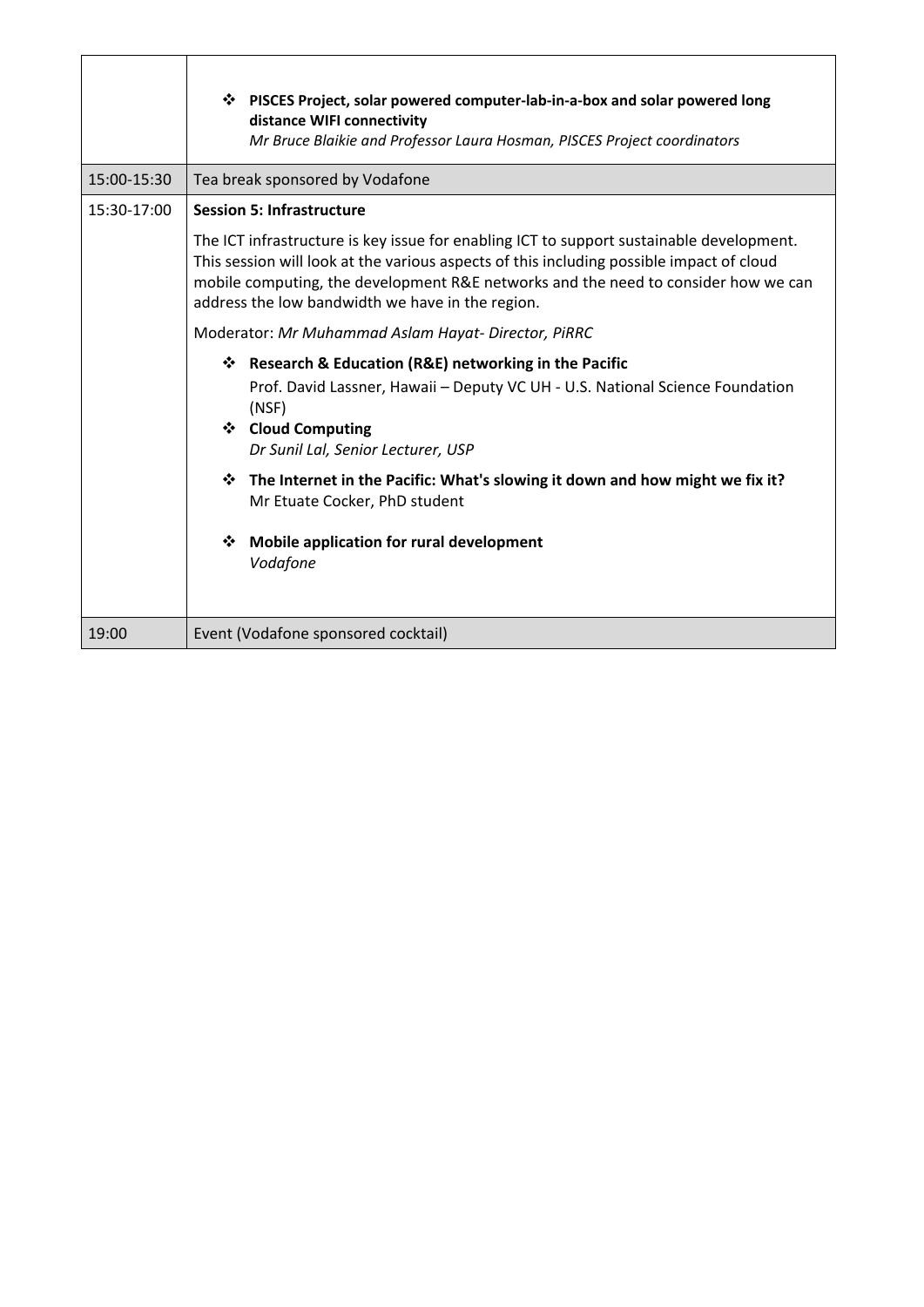| Saturday, 24 November 2012 |                                                                                                                                 |
|----------------------------|---------------------------------------------------------------------------------------------------------------------------------|
| 09:00-11:00                | <b>Session 7:GIS Applications</b><br>Moderator: Mr Siaosi Sovaleni<br>Special Interest Group GIS&RS and internet related needs. |
|                            | Wolf, SOPAC Division, SPC                                                                                                       |
|                            | Image data purchase and pre-processing<br>٠                                                                                     |
|                            | <b>SOPAC Division, SPC</b>                                                                                                      |
|                            | <b>GIS on the Internet, GeoNetwork</b><br>٠                                                                                     |
|                            | Sachindra Singh, SOPAC Division, SPC                                                                                            |
|                            | <b>Pacific Disaster Net</b><br>٠                                                                                                |
|                            | Ms Jutta, SOPAC Division, SPC                                                                                                   |
|                            | Link of spatial and tabular data via Internet<br>п                                                                              |
|                            | Land Resources Division (LRD) and SOPAC, SPC                                                                                    |
| 11:30-14:00                | BBQ sponsored by Office Products/Dell                                                                                           |
|                            |                                                                                                                                 |
|                            | <b>FREE TIME</b>                                                                                                                |
|                            |                                                                                                                                 |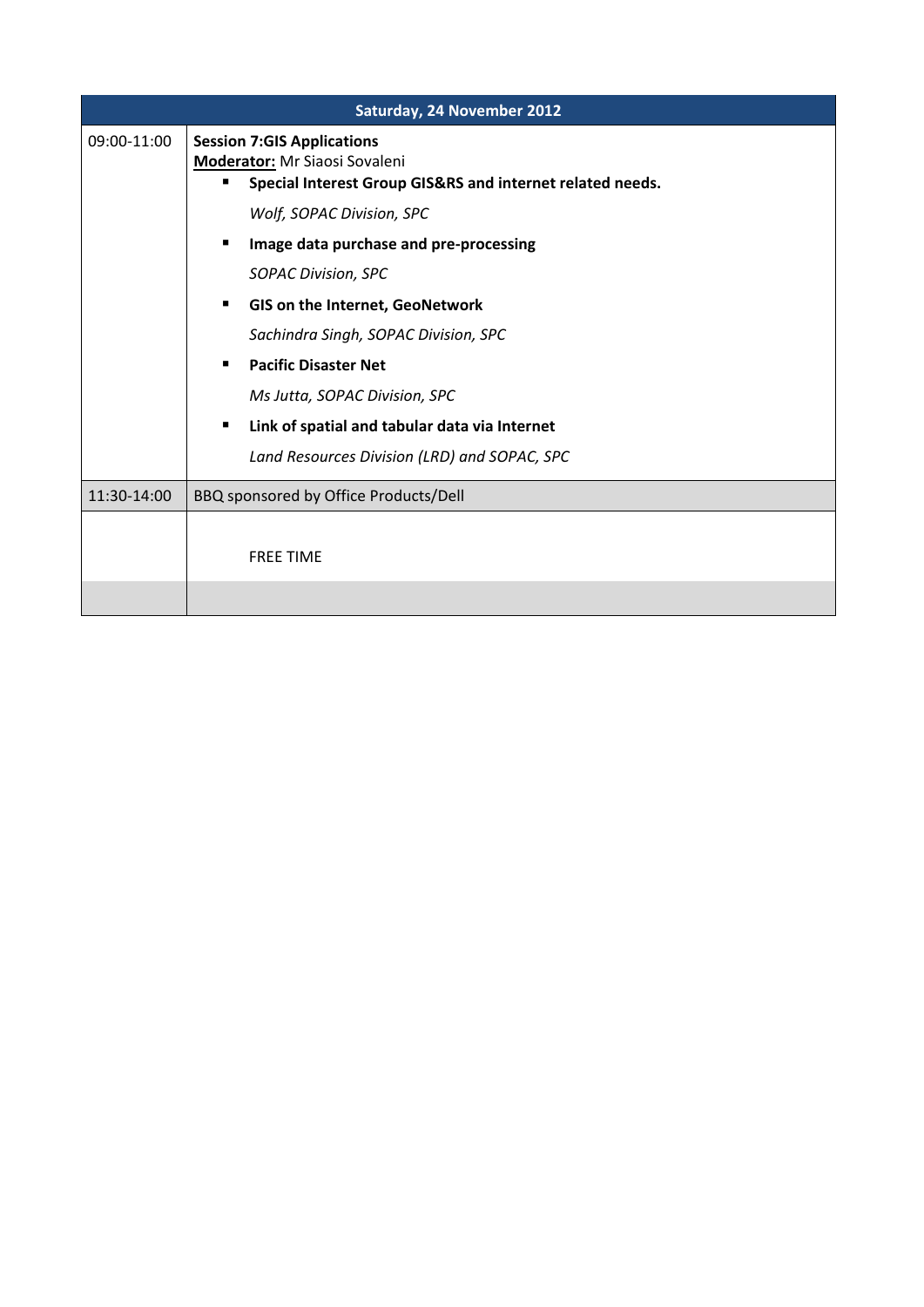

## **Provisional Agenda**

### **PacINET Internet Governance Forum 2012**

| Monday, 26 November 2012 |                                                                                                                                                                                                                                                                                                                                                                                                                                                                                             |
|--------------------------|---------------------------------------------------------------------------------------------------------------------------------------------------------------------------------------------------------------------------------------------------------------------------------------------------------------------------------------------------------------------------------------------------------------------------------------------------------------------------------------------|
| 09:00-10:00              | <b>Session 8: Up to Speed</b><br>Introduction and update on Internet Governance Issues.<br>Opening remarks<br>❖<br>Pacific IGF - Remarks by IGF members<br>$\circ$<br>Remarks by ISOC - Internet Society Asia-Pacific Bureau --- Ms Thip<br>$\circ$<br>Chomprang<br>Remarks by Packet Clearing House, Bevil Wooding<br>$\circ$                                                                                                                                                              |
| 10:00-10:30              | Tea break sponsored by Vodafone                                                                                                                                                                                                                                                                                                                                                                                                                                                             |
| 10:30-12:00              | <b>Session 11: Access</b><br>Moderator: Mr Siaosi Sovaleni, SPC<br>* Competition in the international connectivity - Mr Muhammad Aslam Hayat-<br>Director, PiRRC<br>❖ Vodafone<br>Vodafone representative<br>$\circ$<br>❖ FINTEL - Access<br>Mr George Samisoni, FINTEL<br>$\circ$<br>❖ Southern Cross Cable<br>Mr Ivan Fong, Acting CEO, ATH<br>$\circ$                                                                                                                                    |
| 12:00-13:00              | Lunch break sponsored by Vodafone                                                                                                                                                                                                                                                                                                                                                                                                                                                           |
| 13:30-15:00              | Session 9: Investment or Loss? - Information Management with Information Professionals<br>Moderator: Ms Jutta May, SOPAC, SPC<br>❖ Mr. Dan McGarry or Jethro Webston - Vanuatu<br>❖ Dr. Russell Howorth, SPC-SOPAC Director, Fiji<br>Ms Maureen Hilyard- Board Chair, PICISOC<br>❖ Mr. Emani Fakaotimanava-Lui, Niue<br>* Ms Pamela Bidwell, Lecturer Library/Information Studies, The University of the<br>South Pacific, Fiji<br>❖ Ms. Louise Nasak, Internet Market & Governance Manager |
| 15:00-15:30              | Tea break sponsored by Vodafone                                                                                                                                                                                                                                                                                                                                                                                                                                                             |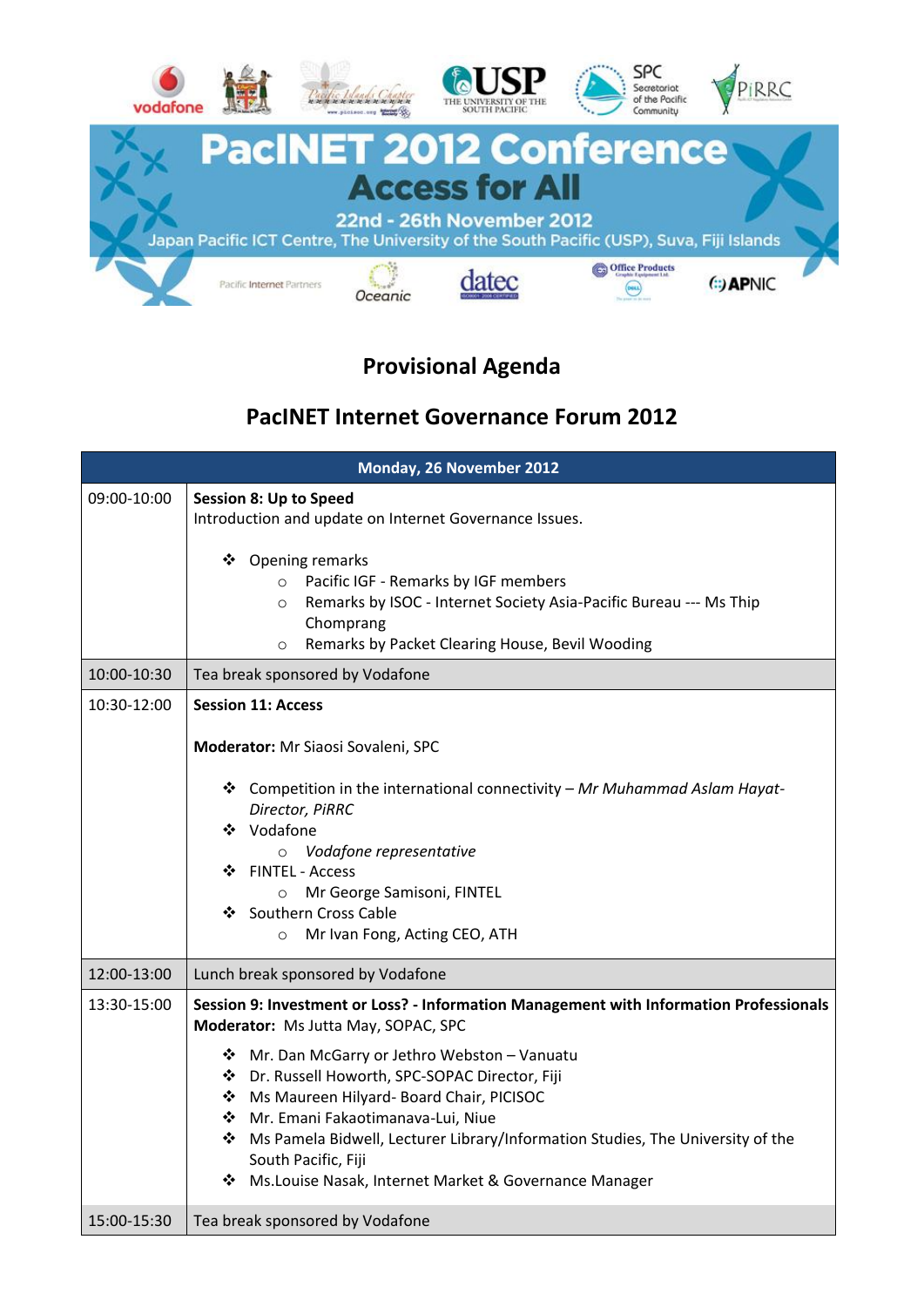| 15:30-17:00 | Session 10: Emerging issues --- New media and the rise of new technologies are<br>challenging traditional media $-$ is this true or not?                                                                                                                                                                                     |
|-------------|------------------------------------------------------------------------------------------------------------------------------------------------------------------------------------------------------------------------------------------------------------------------------------------------------------------------------|
|             | Moderator: Anju Mangal, SPC                                                                                                                                                                                                                                                                                                  |
|             | Mr. Aonga Tisam, Cook Islands<br>❖<br>❖ Ms Gunela Astbrink, ISOC Australia<br>Ms Maria Ronna Pastorizio-Sekiguchi, Oceanic Communications, Fiji<br>❖<br>Ms Verleshwar Singh, Communications and Media Consultant, Open Media<br>❖<br>Ms Sharon Bhagwan Rolls, FemLink Pacific<br><b>Closing remarks by PICISOC Committee</b> |
| 19:00       | <b>Closing Reception</b>                                                                                                                                                                                                                                                                                                     |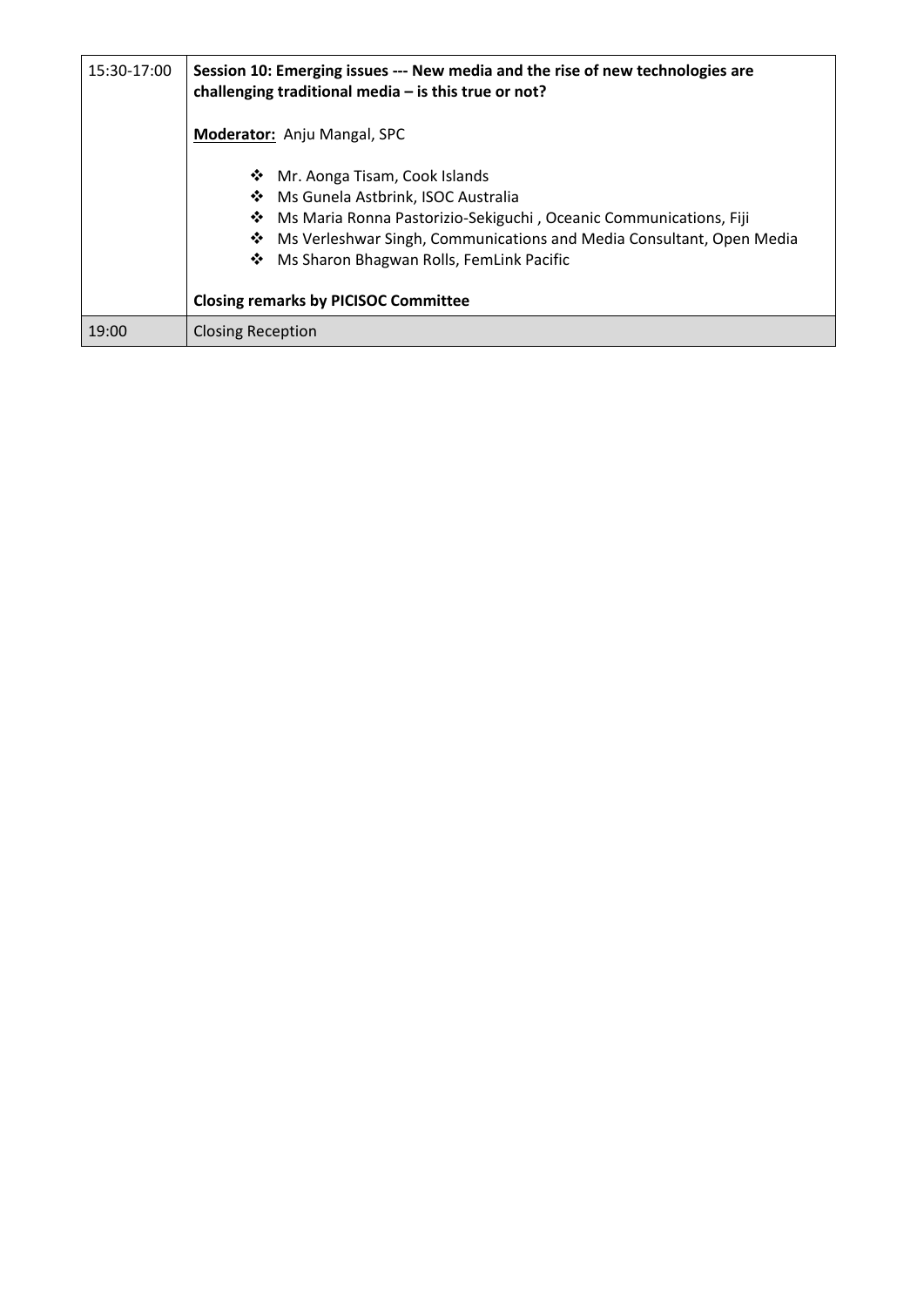

# **APNIC Workshop 1: Network Security**

| Wednesday, 21 November 2012 |                                   |
|-----------------------------|-----------------------------------|
| 08:00-09:00                 | Registration and preparation      |
| 0900-1230                   | Network Security Workshop         |
| 10:00-10:30                 | Tea break sponsored by Vodafone   |
| 10:30-12:00                 | Network Security Workshop cont.   |
| 12:00-13:00                 | Lunch break sponsored by Vodafone |
| 13:30-15:00                 | Network Security Workshop cont    |
| 15:00-15:30                 | Tea break sponsored by Vodafone   |
| 15:30-17:00                 | Network Security Workshop cont    |
|                             |                                   |
|                             | Thursday, 22 November 2012        |
| 0900-10-00                  | PacINET 2012 Plenary Opening      |
| 10:00-10:30                 | Tea break sponsored by Vodafone   |
| 10:30-12:00                 | Network Security Workshop cont.   |
| 12:00-13:00                 | Lunch break sponsored by Vodafone |
| 13:30-15:00                 | Network Security Workshop cont    |
| 15:00-15:30                 | Tea break sponsored by Vodafone   |
| 15:30-17:00                 | Network Security Workshop cont    |
| 1900-2100                   | Joint Reception with PacINET      |